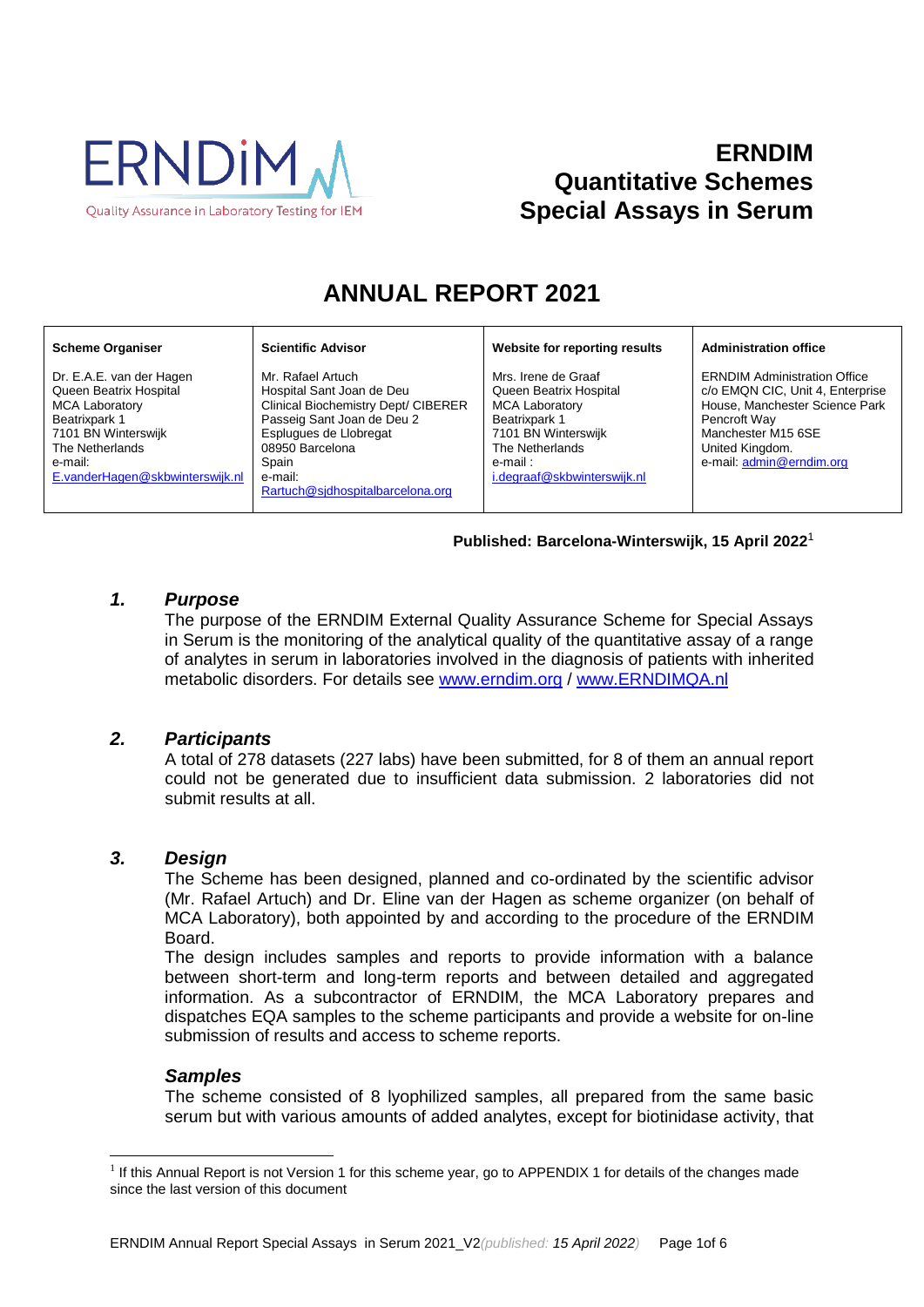it was that present as endogenous activity in the lyophilized samples and it was not added (results are the mean values reported by the different laboratories). The samples were identical two by two: the pairs, analytes and their source as well as the added amounts are in the table below. Samples have been tested for stability and homogeneity according to ISO 13528.

|                             |                           |                      | <b>Added Amounts</b> |               |               |               |
|-----------------------------|---------------------------|----------------------|----------------------|---------------|---------------|---------------|
|                             |                           |                      | <b>Sample</b>        | <b>Sample</b> | <b>Sample</b> | <b>Sample</b> |
| <b>Analyte</b>              | Source:                   | <b>Units</b>         | Pair                 | Pair          | Pair          | Pair          |
|                             |                           |                      | 2021.                | 2021.         | 2021.         | 2021.         |
|                             |                           |                      | $01 - 05$            | $02 - 07$     | $03 - 06$     | $04 - 08$     |
| 3-OH-Butyric Acid           | Aldrich 29.836-0          | mmol/L               | 0.00                 | 0.90          | 2.35          | 3.79          |
| 7-Dehydrocholesterol        | <b>Sigma 30800</b>        | umol/L               | 0.00                 | 163           | 71.4          | 8.74          |
| 7-Ketocholesterol           | Sigma C2394               | umol/L               | 0.09                 | 1.45          | 0.48          | 0.96          |
| <b>Biotinidase</b>          | Endogenous                | nmol/min/ml<br>serum | 5.5                  | 5.3           | 4.7           | 5.5           |
| C22:0                       | Aldrich 21.694-1          | umol/L               | 0.00                 | 15.4          | 53.9          | 34.7          |
| C24:0                       | Sigma L6641               | umol/L               | 0.93                 | 29.9          | 44.3          | 10.6          |
| C26:0                       | Sigma H0388               | umol/L               | 0.00                 | 8.65          | 0.95          | 3.89          |
| <b>Carnitine Free</b>       | Sigma C0283               | umol/L               | 0.00                 | 11.6          | 59.9          | 98.2          |
| Cholestane-3b. 5a. 6b-triol | <b>Biozol T795100</b>     | µmol/L               | 0.05                 | 0.48          | 0.73          | 0.24          |
| Cholestanol                 | Sigma D6128               | umol/L               | 0.00                 | 89.5          | 12.5          | 65.5          |
| Coenzyme Q10                | Sigma C9538               | umol/L               | 0.00                 | 1.91          | 3.85          | 0.95          |
| Creatine                    | Sigma C3630               | µmol/L               | 0.00                 | 22.1          | 41.4          | 60.7          |
| Galactose                   | Sigma G0750               | µmol/L               | 48.2                 | 1829          | 1155          | 481           |
| Glucosylsphingosine         | Sigma 43659               | nmol/L               | 0.00                 | 386           | 580           | 966           |
| Guanidine acetate           | Aldrich G11608            | µmol/L               | 0.94                 | 5.86          | 12.6          | 18.2          |
| Homocystine                 | Sigma H6010               | umol/L               | 0.00                 | 38.6          | 192.6         | 14.7          |
| <b>Lactic Acid</b>          | Sigma L7022               | mmol/L               | 0.00                 | 6.2           | 2.1           | 4.0           |
| LysoGb3                     | Sigma G9534               | nmol/L               | 0.00                 | 48.0          | 96.5          | 9.6           |
| Lysoshpingomyelin           | Cayman Chem.<br>100079475 | nmol/L               | 0.00                 | 7.4           | 48.0          | 3.7           |
| Methylmalonic acid          | Aldrich M5.405-8          | umol/L               | 0.00                 | 48.2          | 385           | 2.03          |
| Phytanic acid               | Sigma P4060               | µmol/L               | 0.00                 | 21.2          | 6.70          | 14.5          |
| Pipecolic Acid              | Sigma P2519               | umol/L               | 0.00                 | 7.97          | 19.4          | 36.6          |
| Pristanic acid              | Sigma P6617               | umol/L               | 0.00                 | 4.83          | 6.78          | 1.95          |
| <b>Pyruvic Acid</b>         | Sigma B8574               | mmol/L               | 0.05                 | 0.14          | 0.19          | 0.10          |

*Table 1.*

#### *Reports*

All data-transfer. the submission of data as well as request and viewing of reports proceeded via the interactive website **www.erndimga.nl** which can also be reached through the ERNDIM website [\(www.erndim.org\)](http://www.erndim.org/). The results of your laboratory are confidential and only accessible to you (with your name and password). The anonymised mean results of all labs are accessible to all participants. Statistics of the respective reports are explained in the general information section of the website.

An important characteristic of the website is that it supplies short-term and long-term reports. Short-term reports are associated with the four individual specimens. for each of which there has been a specific deadline in the year 2021. Two weeks after the respective deadlines participants could request their reports and as such had four times up-to-date information on their analytical performance. Although technically not required (the website can work without any delay time) a delay time of 14 days has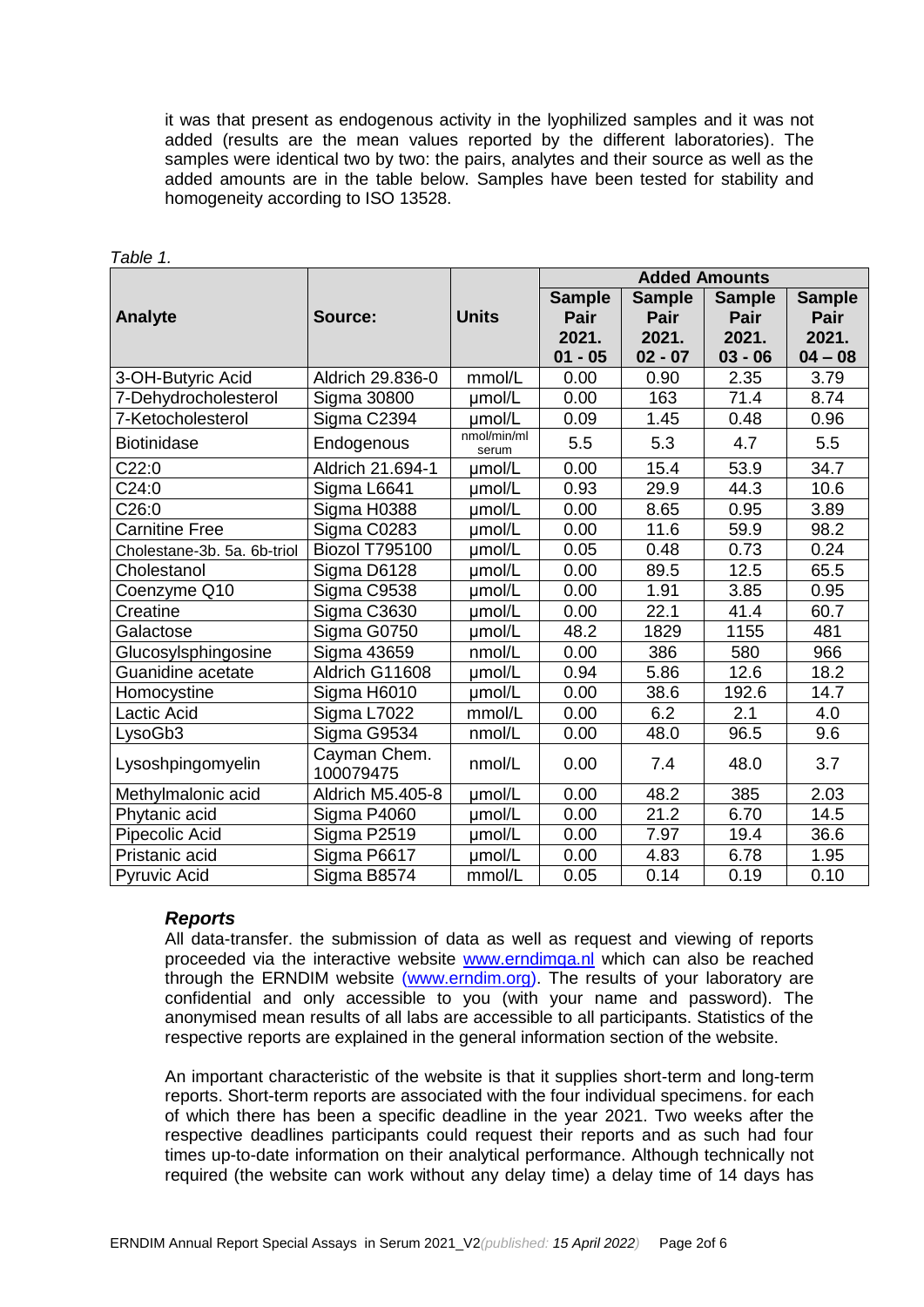been chosen to enable the scientific advisor to inspect the results and add his comment to the report. Contrary to the fast short-term report is the annual long-term report. The annual report is based on the design-anchored connection between samples which enables to report a range of analytical parameters (accuracy, precision, linearity, recovery and interlab dispersion) once an annual cycle has been completed. The annual report is discussed below.

A second important characteristic of the website is the wide range in aggregation of results which permits labs to make an individual choice for detailed and/or aggregated reports. The most detailed report which can be requested from the website is the "Analyte in Detail" which shows results of a specific analyte in a specific sample (208 such Analyte-in-Detail-reports can be requested in the 2021 cycle). A more condensed report is the "Cycle Review" which summarizes the performance of all analytes in a specific sample (8 such Cycle-Review-Reports can be requested in 2021). The highest degree of aggregation has the Annual Report which summarizes the performance of all analytes of all 8 samples (1 such Annual-Report can be requested in 2021).

#### *4. Discussion of Results in the Annual Report 2021*

In this part the results as seen in the annual report 2021 will be discussed. Subsequently we will regard accuracy, recovery, precision, linearity, interlab CV and cross sectional relations. Please keep at hand your annual report from the Interactive Website when you read the "guided tour" below and keep in mind that we only discuss the results of "all labs": it is up to you to inspect and interpret the specific results of your laboratory.

Biotinidase. Cholesterol and NEFA are not included in the annual report because these analytes have not been spiked which makes it impossible to calculate recovery and linearity.

## *4.1 Accuracy*

A first approach to describe the accuracy is to compare mean outcome in your lab of the eight samples with the mean outcome of all labs. This is done in the first columns of the annual report. It can be seen that the mean outcome for all labs for free Carnitine free is 69.1 umol/L.

## *4.2 Recovery*

A second approach to describe accuracy is the percentage recovery of added analyte. In this approach it is assumed that the recovery of the weighed quantities is the target value. The correlation between weighed quantities as added to the samples (on the x-axis) and your measured quantities (on the y-axis) has been calculated. The slope of the correlation multiplied by 100% is your recovery of the added amounts. Outcome for your lab in comparison to median outcome of all labs is shown in the column "Recovery" in the Annual Report. For all labs the recovery ranges from 26% for Coenzyme Q10 to 110% for Lyso Gb3.

#### *4.3 Precision*

Reproducibility is an important parameter for quality in the laboratory and is encountered in the schemes' design. Samples come in pairs which can be regarded as duplicates from which CV's can be calculated (Intra laboratory CV as indicator for reproducibility). Outcome for your lab in comparison to the median of all labs is shown in column "Precision" of the Annual Report. Precision ranges from 4.1% for lactic acid to 50.5% for Coenzyme Q10. The overall precision of 11.1% is quite satisfying.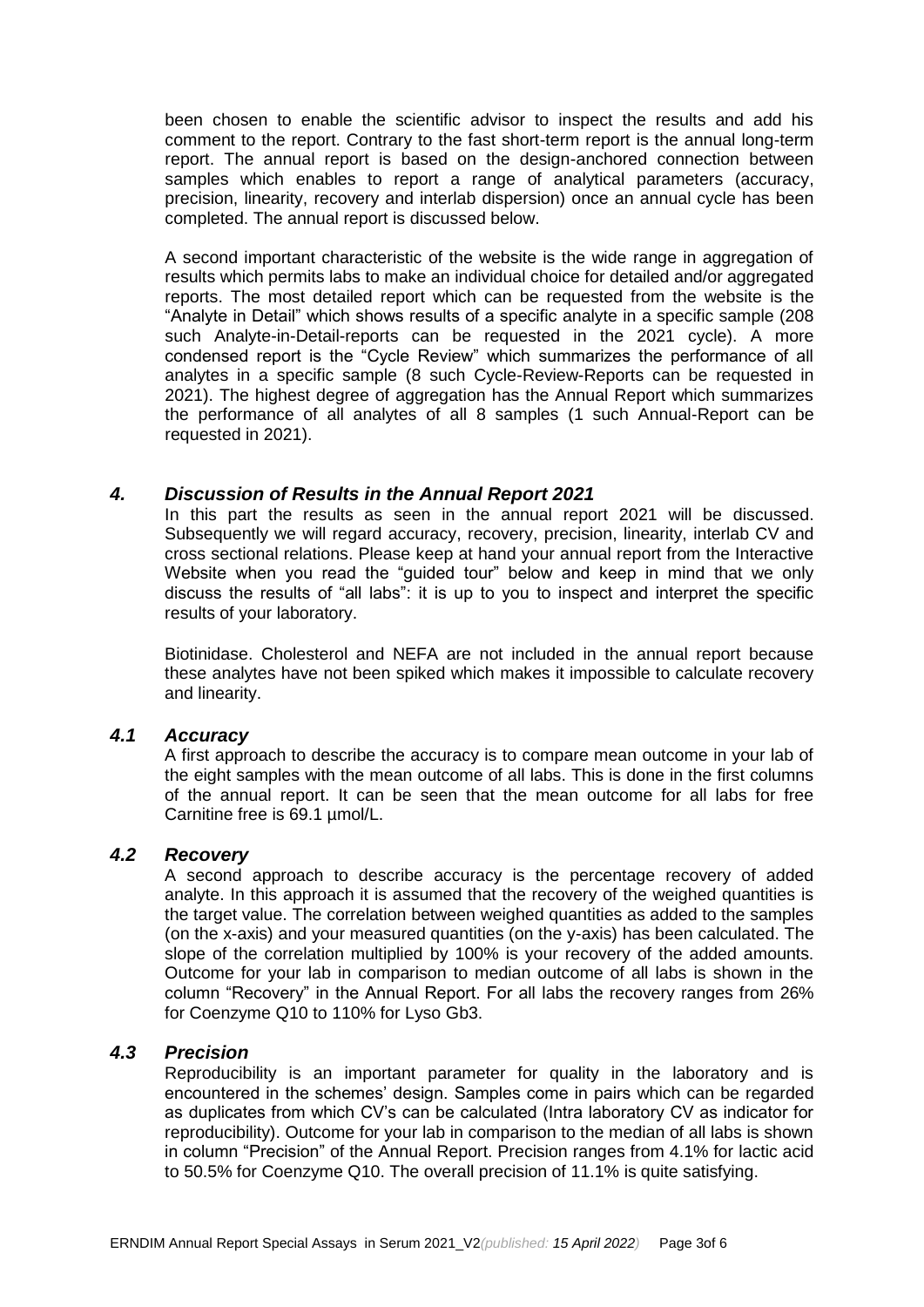# *4.4 Linearity*

Linearity over the whole relevant analytical range is another important parameter for analytical quality. Again this is encountered in the Schemes' design. With weighed quantities on the x-axis and your measured quantities on the y-axis the coefficient of regression (r) has been calculated. Outcome for your lab in comparison to the median of all labs is in the column "Linearity" of the annual report. It can be seen that the coefficient of regression is best for Homocysteine and Methylmalonic acid (0.999) and lowest for Coenzyme Q10 (0.664).

# *4.5 Interlab CV*

For comparison of outcome for one patient in different hospitals and for use of shared reference values it is relevant to have a high degree of harmonization between results of various laboratories. Part of the schemes' design is to monitor this by calculating the Interlaboratory CV. This, along with the number of laboratories who submitted results, is shown in the column "Data all Labs" in the Annual Report. It can be seen that most laboratories submitted results for 3 OH Butyric acid (n=129) whereas only 10 labs submitted results for 7-Ketocholesterol. The Interlab CV ranges from 5.18% for Lactic Acid to 82.2% for Coenzyme Q10.

## *4.6 Cross Sectional Relations*

The various parameters as described above often have an interrelation: more than one parameter directs towards good or bad analytical control.

A typical example of good analytical control is lactic acid: many (88) laboratories submitted results, the reproducibility within the labs is good (precision of 4.1%), the interlab CV is good (5.18%), linearity is good (0.996) as is the recovery (100%).

# *4.7 Your performance: Flags*

In order to easily judge performance of individual laboratories the annual report of an individual laboratory may include flags with different colours in case of poor performance for accuracy, precision, linearity and recovery. Analytes with satisfactory performance for at least three of the four parameters (thus no or only one flag) receive a green flag. Thus a green flag indicates satisfactory performance for analysis of that particular analyte. Criteria for flags can be found in the general information on the website (on this website under general information; interactive website, explanation annual report).

## *4.8 Poor Performance Policy*

A wide dispersion in the overall performance of individual laboratories is evident. Table 2 shows the percentage of flags observed. 58% of the laboratories have no flag at all and thus have attained excellent overall performance. In contrast, at the other extreme there are also 6% of laboratories with more than 25% red flags. Following intensive discussion within the ERNDIM board and Scientific Advisory Board (SAB) and taking into account feedback from participants we have been able to agree on a harmonised scoring system for the various branches of the Diagnostic Proficiency schemes and qualitative schemes. We have also tested a scoring system for the quantitative schemes as described in our Newsletter of Spring 2009. In parallel to this the SAB has agreed levels of adequate performance for all the schemes and these will be re-evaluated annually. The scoring systems have been carefully evaluated by members of the SAB and have been applied to assess performance in our schemes from 2007 onwards. The ERNDIM Board has decided that the Scientific Advisor will judge the performance of the individual laboratories based on these levels of satisfactory performance and issue a letter of advice of failure to achieve satisfactory performance to those laboratories which do not achieve satisfactory performance. The letter is intended to instigate dialogue between the EQA scheme organiser and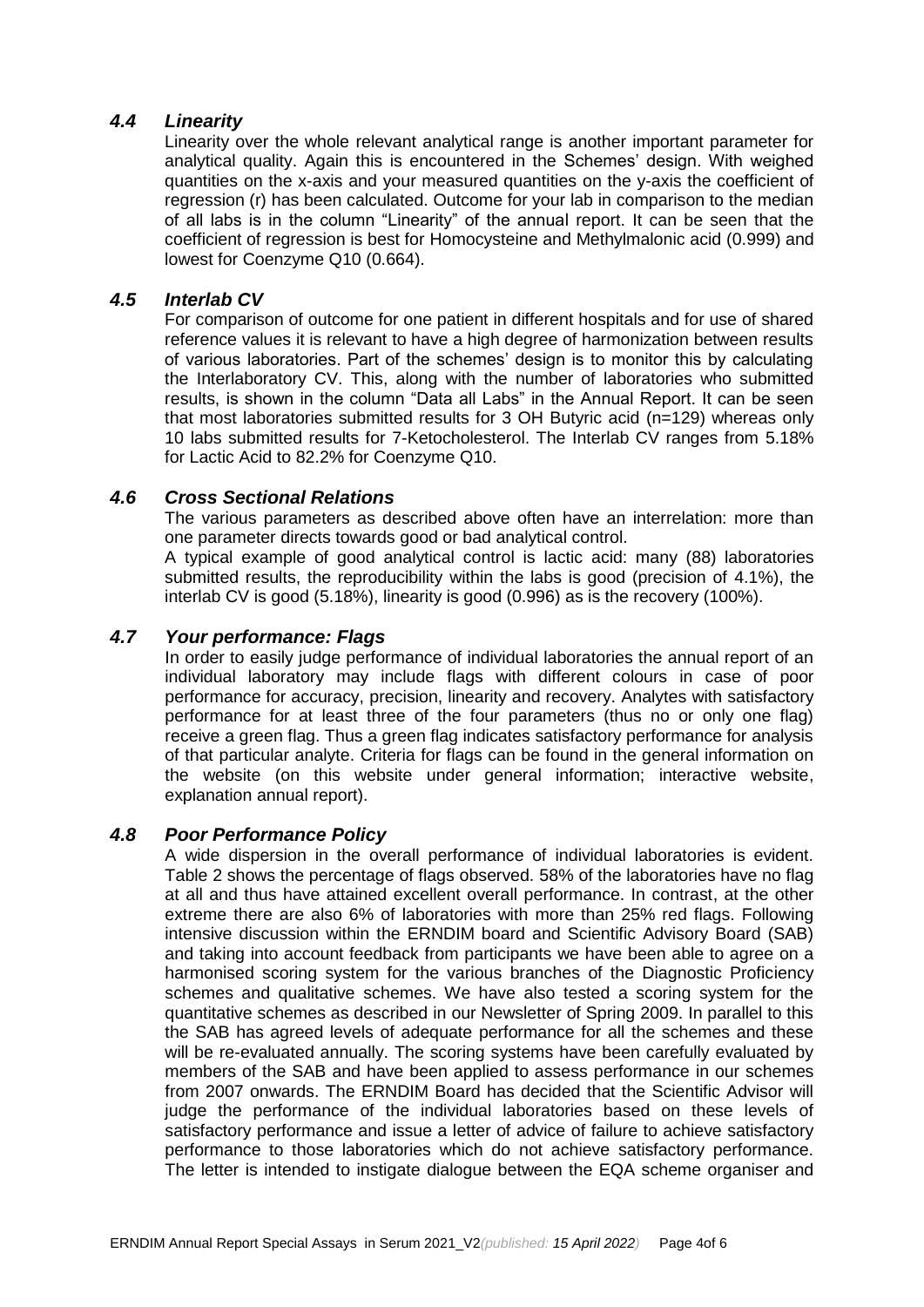the participating laboratory in order to solve any particular analytical problems in order to improve quality of performance of labs in the pursuit of our overall aim to improve quality of diagnostic services in this field.

| % Red Flags seen<br>in Annual Report | <b>Percentage Labs</b><br>In this Category | <b>Cumulative Percentage</b><br>Of Labs |
|--------------------------------------|--------------------------------------------|-----------------------------------------|
| >25%                                 | 6%                                         | 6%                                      |
| 25%                                  | 5%                                         | 11%                                     |
| $20 - 25%$                           | $1\%$                                      | 12%                                     |
| $15 - 20%$                           | 3%                                         | 15%                                     |
| $10 - 15%$                           | 8%                                         | 23%                                     |
| $5 - 10%$                            | 10%                                        | 33%                                     |
| $0 - 5%$                             | 9%                                         | 42%                                     |
| 0%                                   | 58%                                        | 100%                                    |

## *Table 2. Percentage Flags*

# *4.9 Certificates*

As for other schemes the performance as it is indicated by the red/green flags in the individual laboratories annual report is summarised in the annual participation certificate. The certificate lists the total number of special assays in the scheme. the number for which results have been submitted and the number for which satisfactory performance has been achieved. It is important to bear in mind that the certificate has to be backed up by the individual annual report in the case of internal or external auditing.

## *4.10 Additional Specific Remarks of the Scientific Advisor*

The Annual Report. dealing with analytical performance in terms of accuracy. precision. linearity. recovery and interlab CV. shows a good overall performance. The less satisfying results assessed as precision (CV% of duplicates and interlab CV) affects CoQ10, lysosphingomyelin, lyso GB3 and 7-ketocholesterol, all of them showing CV % of the duplicates higher than 15%). A plausible explanation can be that the number of Labs reporting results is low (from 10 to 26).

Concerning the newly added in 2020 CoQ10, no good results were observed, displaying again a very high CV%, poor precision and recovery. However, the interlab CV value significantly decreased from 2020 to 2021. Either stability troubles or the low number of participants (n=13) would explain these results. We will analyze the trend of metrological parameters in 2022 to take a decision about to continue with CoQ in the SAS scheme.

## *5. Summary*

The Annual Report. dealing with analytical performance in terms of accuracy. precision. linearity. recovery and interlab CV. shows a performance with similarities to previous years. For some analytes the performance is good. for others there is still something to do to achieve sufficient intra- and interlaboratory quality. In comparison to the previous scheme performance is very similar.

The poor performance observed for CoQ will be analyzed in future internal meeting in order to asses the causes and its inclusion in future schemes. As commented, some degree of improvement were observed this year when compared to 2020 performance